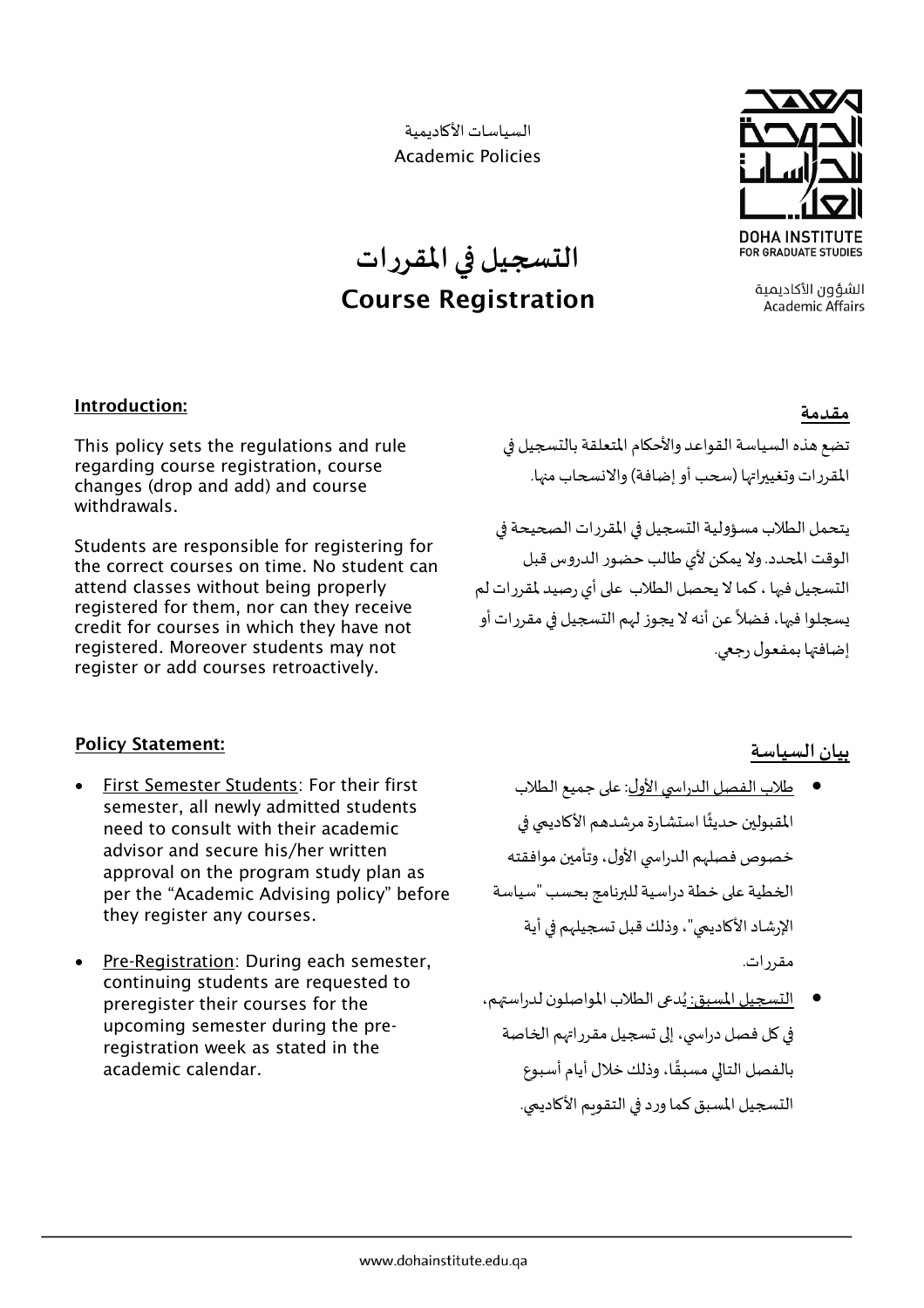- Registration: The registration period is specified in the academic calendar for each semester, typically it is one week before classes start. Students are required to register their courses during this period, preregistered students will also need to confirm their registration again and make sure that the courses they have selected are being offered during the semester. Students are also encouraged to consult with their academic advisors before pre-registering and registering courses even if they have an approved study plan.
- Changes to Course Registration: Student are allowed in specific cases to change their course registration in accordance to the below:
	- o *Drop/Add*: The drop/add period is defined in the academic calendar and it is the period in time after the last registration window closes and continues through the first one week of the semester after classes start. During this period, the students are allowed to make changes to their schedule whether it was adding or dropping a course without any consequences including financial penalty except for the tuition dues.

After the drop/add period ends, any course registration change must be routed through the Department of Enrollment and Student Affairs identifying the extenuating circumstance for the change. Normally, students cannot add any course after this period and dropping course will incur financial penalties as per the Tuition and Fees policy.

- التسجيل: تحدد فترة التسجيل الخاصة بكل فصل في التقويم الأكاديمي، وهي عادةً أسبوع واحد قبل بدء ์<br>:<br>: الدراسة، وعلى الطلاب تسجيل مقرراتهم خلال هذه .<br>الفترة. أمّا الطلاب المسجلون مسبقًا فعليهم أيضًا ً ֦֧֦ تثبيت تسجيلهم مرة أخرى، والتأكد من أنّ المقررات  $\ddot{\cdot}$ التي اختاروها ما زالت تقدّم في هذا الفصل الدراسي. ֦֧<sup>֦</sup> ويُشجع الطلاب على استشارة مرشديهم الأكاديميين ُ قبل تسجيل المقررات أو تسجيلها مسبقًا، حتى لو كان ً لديهم خطة دراسية معتمدة.
- ا<u>لتغييرات في تسجيل المقررات: يُ</u>سمح للطلاب في حالات ُ محددة تغيير تسجيل مقرراتهم وفقًا لما يلي: ً
- 0 /*لانسحاب/ الإضافة:* تُعرف فترة الانسحاب/ ُ الإضافة في التقويم الأكاديمي بأنها الفترة التي تبدأ مع إغالق آخر نافذة للتسجيل، وتستمر طوال األسبوع األول من الفصل الدراس يبعد بدء الدراسة. وبسمح للطلاب في هذه الفترة بإجراء تغييرات على جدولهم الدراسي بإضافة مقرر أو الانسحاب من آخر ، من دون أي تبعات لذلك بما فيها العقوبات املالية، باستثناء ما يتعلق بالرسوم الدراسية.

وبعد انتهاء فترة االنسحاب/ اإلضافة، تتم جميع التغييرات في تسجيل المقررات عبر إدارة التسجيل وشؤون الطلاب لتحديد الظروف المبررة للتغيير. ولا يستطيع الطلاب، عادةً، إضافة أي مقرر بعد ً .<br>هذه الفترة، كما أنّ إلغاء أي مقرر يعرّض الطالب ֦֧֦֧֦֧֦֧֦֧֦֧֦֧֦֧ لغرامات مالية وفق سياسة الرسوم الدراسية.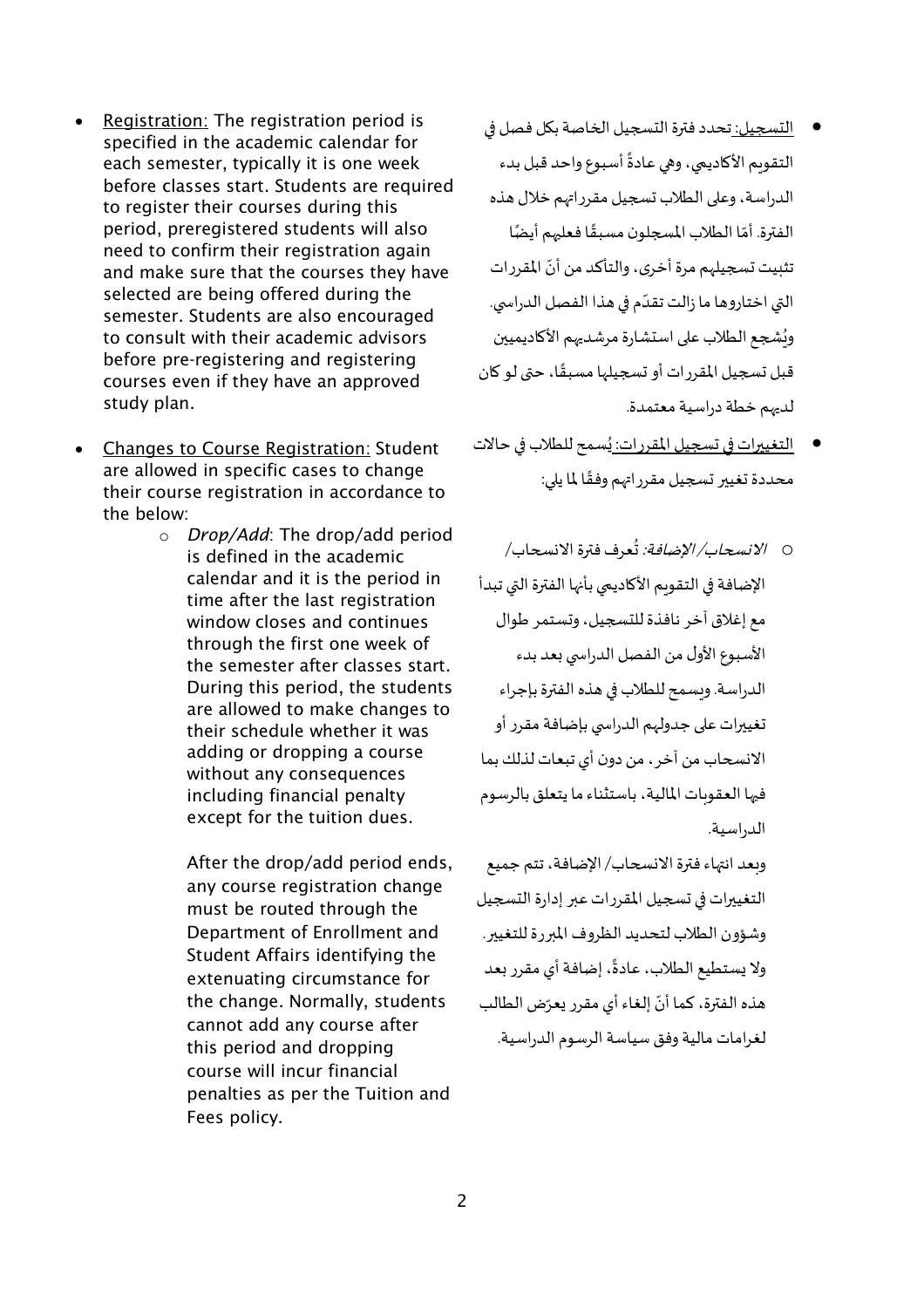In exceptional cases and based on the extenuating circumstance of the case, a course add (late registration) may be approved by the head of the program and the dean of the school.

o *Course Withdrawal*: Students dropping a course after the drop/add period and before the deadline for course withdrawal which occurs at the end of the sixth week of the semester as stated in the academic calendar, are allowed to do so. Such a withdrawal results in a notation of "W" on the transcript next to the withdrawn course and results in a financial penalty as per the Tuition and Fees policy.

It is recommended that students consult with an academic adviser when contemplating withdrawal from a course.

Terminating class attendance does not constitute withdrawal from a course: students must apply formally through the Department of Enrollment and Student Affairs.

Students withdrawing from a course after the course withdrawal deadline will lead to a failure in the course and a letter grade "F" in the transcript next to the withdrawn course. The rules of "the Resits Policy"will apply to this case.

وفي حالات استثنائية وفي حال وجود ظروف مبررة للحالة، يمكن ملدير البرنامج وعميد الكلية املوافقة على إضافة مقرر (تسجيل متأخر).

0 *الانسحاب من المقرر:* يُسمح للطلاب ُ باالنسحاب من مقرربعد انتهاءفترة االنسحاب/ اإلضافة وقبل آخر موعد لالنسحاب من املقررات،والذي يحل عند نهاية الأسبوع السادس من الفصل الدراسي كما جاء في التقويم الأكاديمي. ويستتبع االنسحاب التأشير بحرف "W "على كشف علامات الطالب إلى جانب اسم المقرر المعنى، وبؤدي إلى غرامة مالية وفق سياسة الرسوم الدراسية.

يُنصح الطالب باستشارة المرشد الأكاديمي ؚ<br>ؙ عندما يفكر في الانسحاب من المقرر.

֦֧֦֧֦֧<u>֦</u> إنّ الامتناع عن حضور الدروس لا يمثّل ֦֧ انسحابًا من المقرر، بل ينبغي للطلاب تقديم ؚ<br>; طلب رسمي في ذلك إلى إدارة التسجيل وشؤون الطالب.

إنّ انسحاب الطالب من مقرر بعد انتهاء فترة ֦֧֦֧֦֧֦֧֦֧֦*֬* السماح باالنسحاب يؤدي إلى الرسوب في املقررواستحقاق الدرجة"F "في كشف العلامات بجانب اسم المقرر المعني. وتنطبق أحكام "سياسة إعادة التقييم "على هذه الحالة.